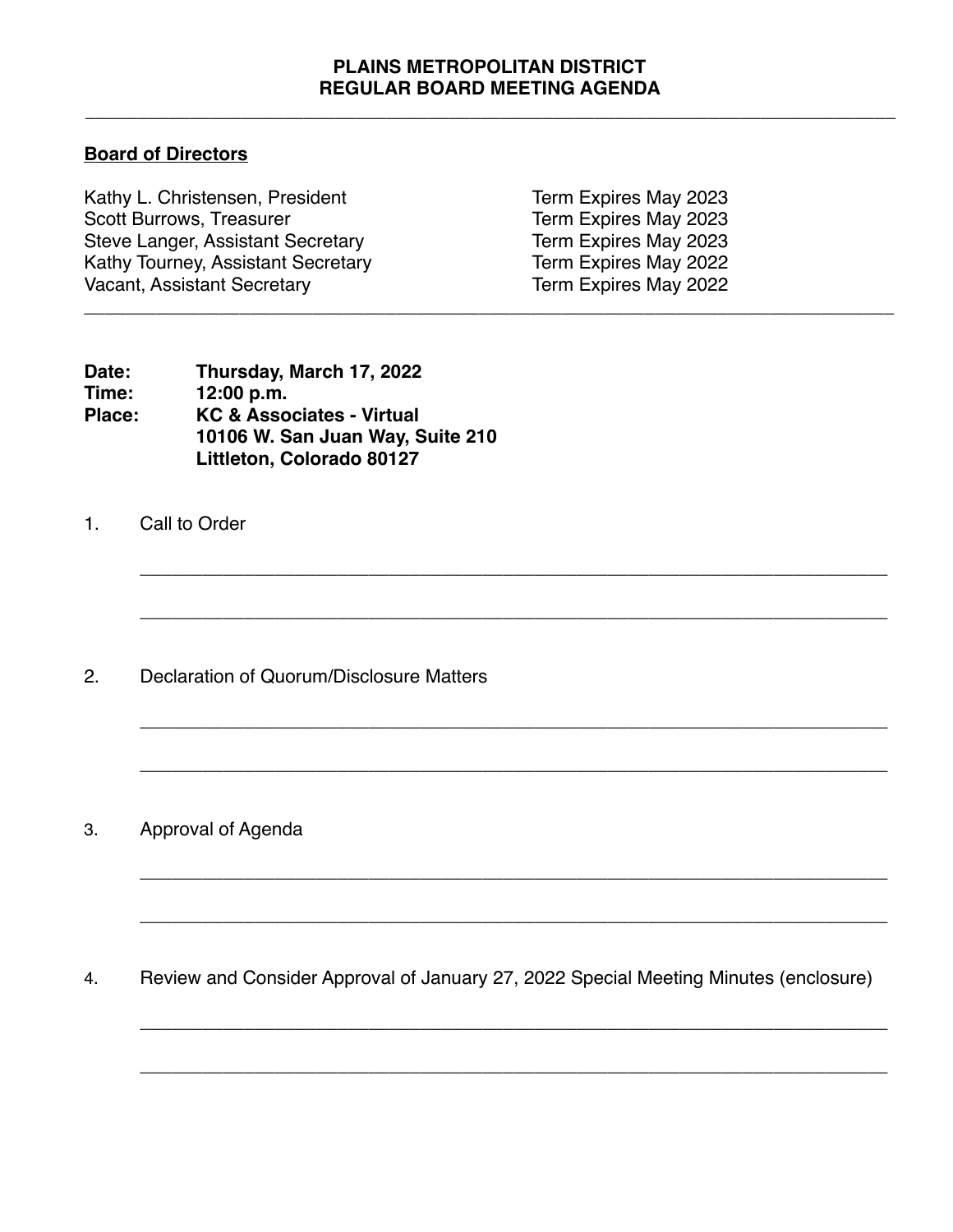Plains Metropolitan District<br>Agenda - March 17, 2022<br>Page 2

| <b>Financial Matters</b> |                                                                           |  |
|--------------------------|---------------------------------------------------------------------------|--|
| Α.                       | Review and Accept Cash Position Schedule as of March 14, 2022 (enclosure) |  |
|                          |                                                                           |  |
| <b>B.</b>                | Ratify February 2022 Claims (enclosure)                                   |  |
| C.                       | Review and Approve March 2022 Received Claims (enclosure)                 |  |
| D.                       | Other                                                                     |  |

А. Update on Landscape Maintenance (enclosure)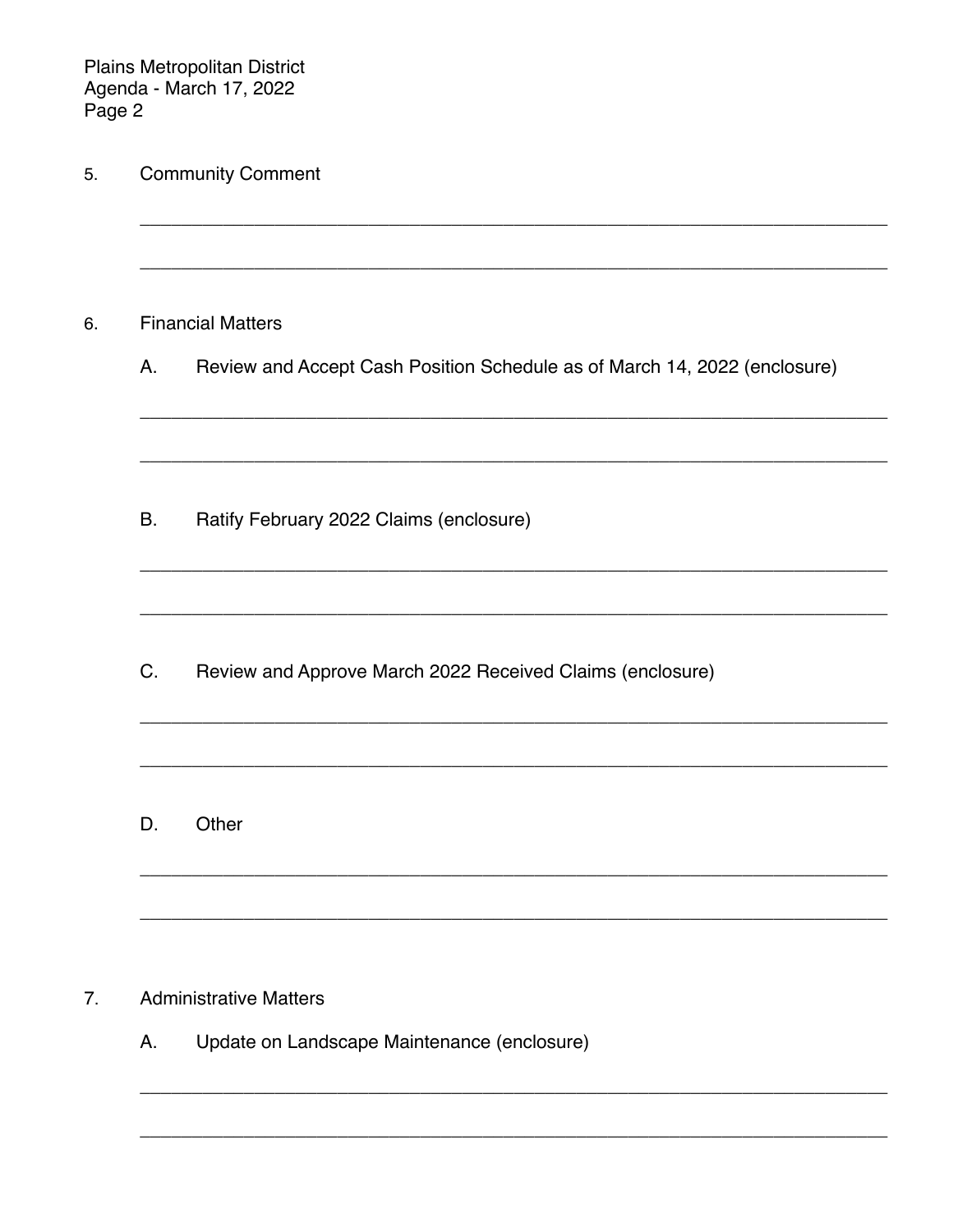8.

9.

 $10.$ 

| B. | May Election Cancellation for Two Directors on the Plains Metropolitan District Board                                                      |
|----|--------------------------------------------------------------------------------------------------------------------------------------------|
|    |                                                                                                                                            |
| C. | Other                                                                                                                                      |
|    |                                                                                                                                            |
|    | <b>Board Matters</b>                                                                                                                       |
| Α. | Other                                                                                                                                      |
|    |                                                                                                                                            |
|    | <b>Legal Matters</b>                                                                                                                       |
| Α. | Other                                                                                                                                      |
|    |                                                                                                                                            |
|    | <b>Other Business</b>                                                                                                                      |
| A. | Confirm Quorum for the Regular Board Meeting at KC & Associates,<br>10106 W. San Juan Way, Suite 210, Littleton, Colorado 80127, Thursday, |

May 19, 2022 at 12 p.m.